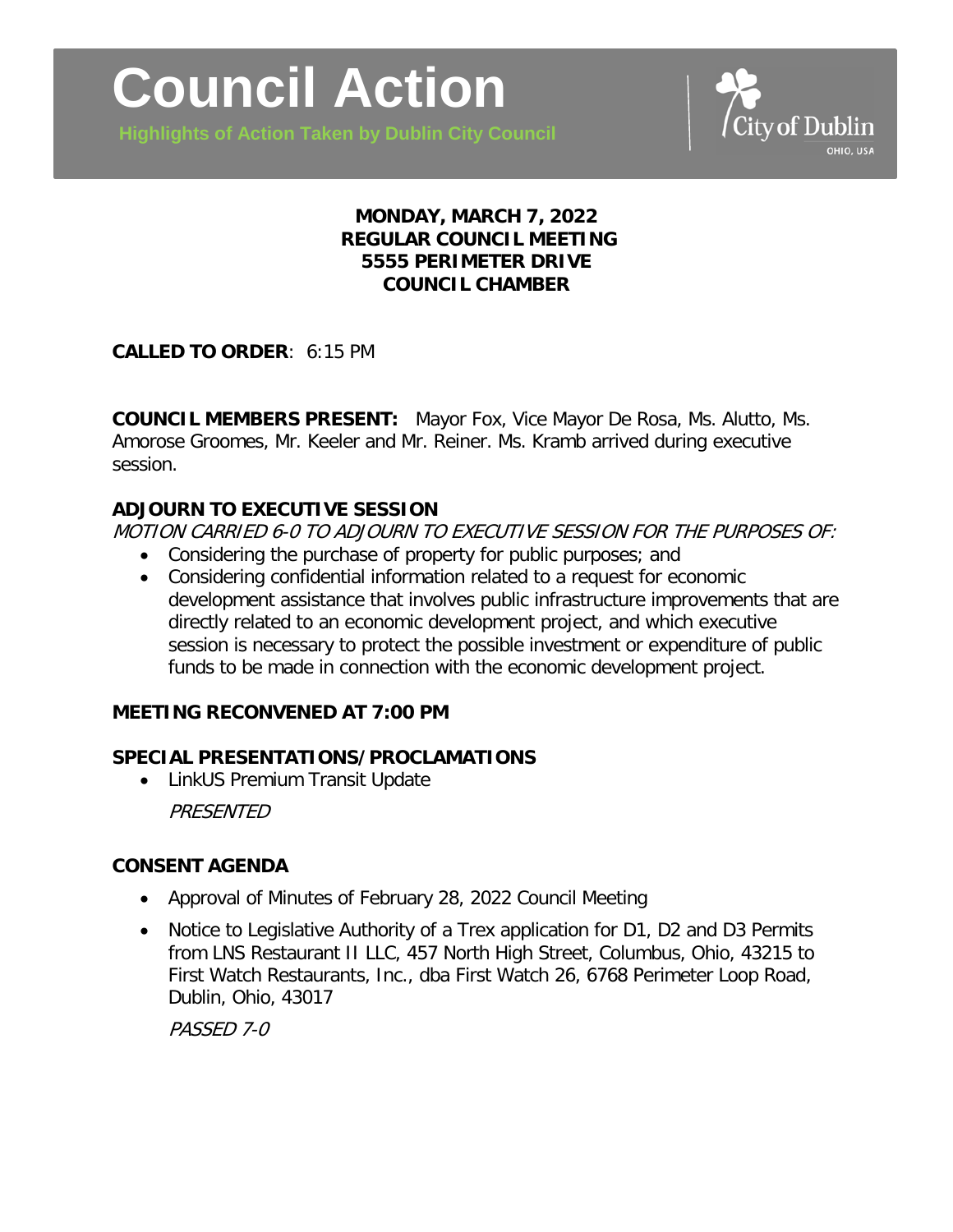Council Action Summary March 7, 2022 Page 2

#### **POSTPONED ITEM**

#### **Ordinance 02-22**

Rezoning the Shoppes at River Ridge including two parcels (PIDs 273-008269 and 273- 012909) from BSD-C, Bridge Street District - Commercial District, to BSD-SRN, Bridge Street District - Scioto River Neighborhood District; and Zoning one parcel (PID 273- 012910), formerly right-of-way, BSD-SRN, Bridge Street District - Scioto River Neighborhood District, totaling 14.02 acres located southeast of the Riverside Drive and S.R. 161 roundabout (Case 21-189Z)

RECEIVED FIRST READING. SECOND READING/PUBLIC HEARING SCHEDULED FOR THE MARCH 21 COUNCIL MEETING.

### **INTRODUCTION/FIRST READING/ PUBLIC HEARING – ORDINANCES**

#### **Ordinance 04-22**

Amending the Annual Appropriations Ordinance for the Fiscal Year Ending December 31, 2022

RECEIVED FIRST READING. SECOND READING/PUBLIC HEARING SCHEDULED FOR THE MARCH 21 COUNCIL MEETING.

### **Ordinance 05-22**

Providing for the Issuance and Sale of Bonds in the Maximum Aggregate Principal Amount of \$3,460,000 for the Purpose of Paying the Costs of Improving the Municipal Sanitary Sewer System by Extending Certain Sewer Lines, Repairing and Lining Certain Existing Sewer Lines, Reducing Inflow and Infiltration, and Installing New Sewer Lines, New Force Mains, a Lift Station and a Pump Station, Together with all Incidental work and related Appurtenances Thereto.

RECEIVED FIRST READING. SECOND READING/PUBLIC HEARING SCHEDULED FOR THE MARCH 21 COUNCIL MEETING.

### **Ordinance 06-22**

Providing for the Issuance and Sale of Bonds in the Maximum Aggregate Principal Amount of \$2,725,000 for the Purpose of Paying the Costs of Improving the Municipal Waterworks System by Upgrading the Existing Tartan West Booster Station, Adding a Water Quality Monitoring Unit to the Post Road Booster Station, Replacing Water Lines and Installing Water Line Extensions, Together with all Incidental work and related Appurtenances Thereto.

RECEIVED FIRST READING. SECOND READING/PUBLIC HEARING SCHEDULED FOR THE MARCH 21 COUNCIL MEETING.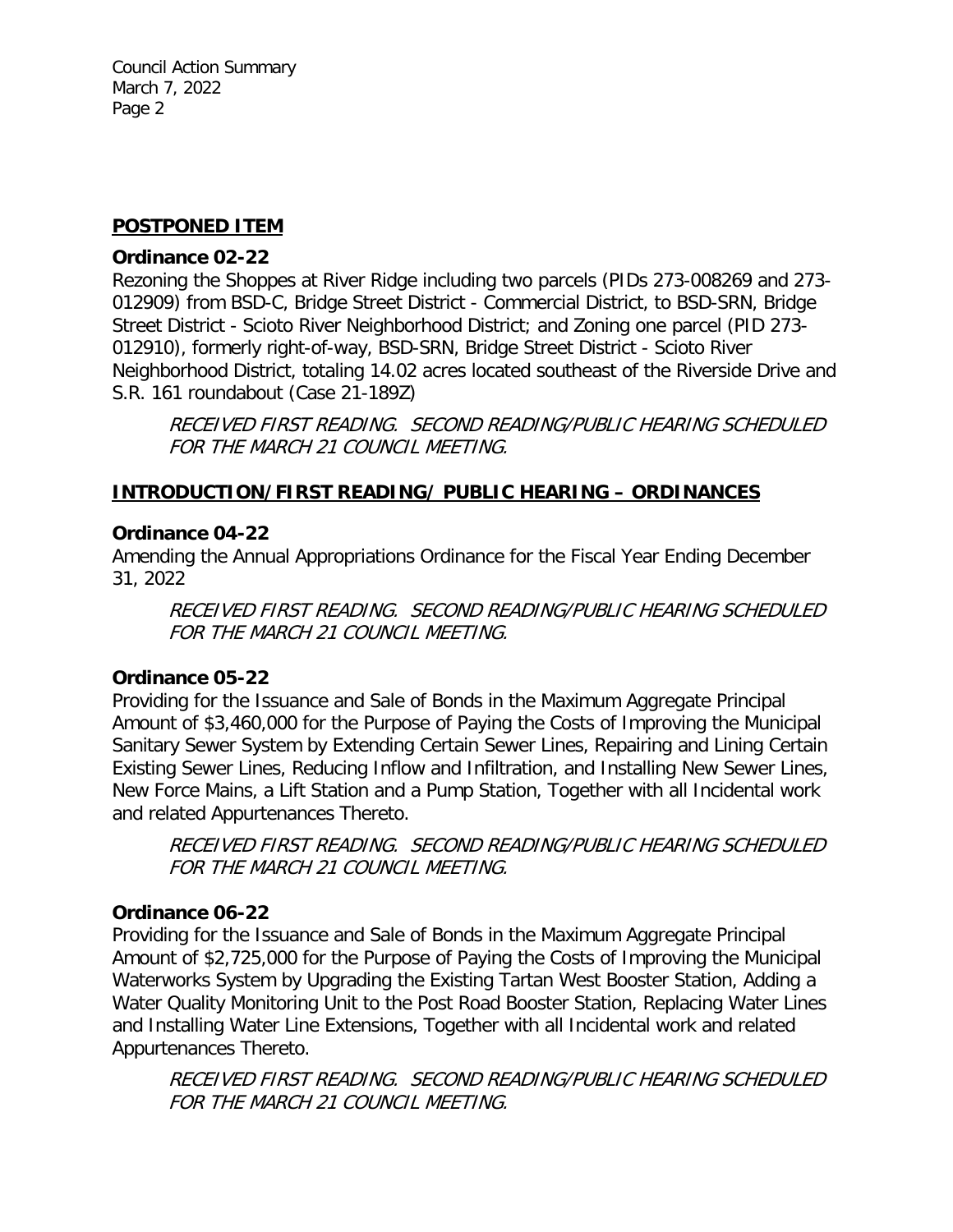Council Action Summary March 7, 2022 Page 3

### **Ordinance 07-22**

Providing for the Issuance and Sale of Bonds in the Maximum Aggregate Principal Amount of \$2,850,000 for the Purpose of paying the costs of Refunding Bonds previously issued by the City for the Purpose of paying the costs of various Public Infrastructure Projects

RECEIVED FIRST READING. SECOND READING/PUBLIC HEARING SCHEDULED FOR THE MARCH 21 COUNCIL MEETING.

# **Ordinance 08-22**

Providing for the Issuance and Sale of Bonds in the Maximum Principal Amount of \$5,700,000 for the Purpose of Improving the Municipal Parks and Recreation System by Paying a Portion of the Costs of Constructing the Riverside Crossing Park, together with all Incidental Work and Related Appurtenances Thereto

RECEIVED FIRST READING. SECOND READING/PUBLIC HEARING SCHEDULED FOR THE MARCH 21 COUNCIL MEETING.

# **Ordinance 09-22**

Adopting and Enacting a Supplement (S-51) to the Code of Ordinances for the City of Dublin, Ohio

RECEIVED FIRST READING. SECOND READING/PUBLIC HEARING SCHEDULED FOR THE MARCH 21 COUNCIL MEETING.

# **INTRODUCTION/PUBLIC HEARING/VOTE – RESOLUTIONS**

# **Resolution 10-22**

Waiving competitive bidding requirements pursuant to Section 8.04 ("Contracting Procedures"), Paragraph (C) ("Waiver of Competitive Bidding"), of the Revised Charter for the provider of Hotel rooms for the 2022 Dublin Irish Festival PASSED 7-0

**Resolution 11-22**

Accepting the Lowest and Best Bid for the 2022 Central Landscape Maintenance and Authorizing the City Manager to Enter into Contract for the Project PASSED 7-0

# **Resolution 12-22**

Accepting the Lowest and Best Bid for the Highway Mowing Contract and Authorizing the City Manager to Enter into Contract for the Project